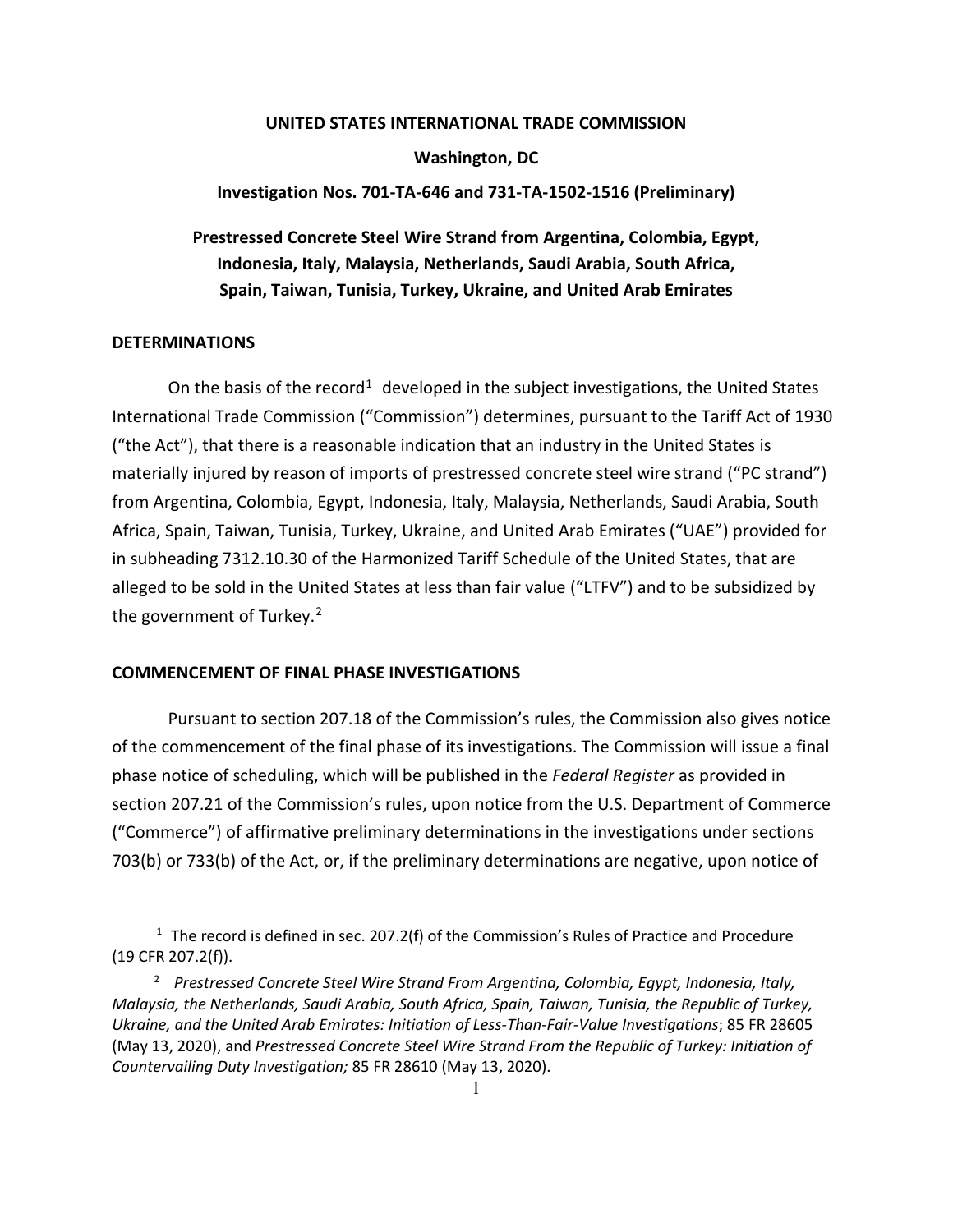affirmative final determinations in those investigations under sections 705(a) or 735(a) of the Act. Parties that filed entries of appearance in the preliminary phase of the investigations need not enter a separate appearance for the final phase of the investigations. Industrial users, and, if the merchandise under investigation is sold at the retail level, representative consumer organizations have the right to appear as parties in Commission antidumping and countervailing duty investigations. The Secretary will prepare a public service list containing the names and addresses of all persons, or their representatives, who are parties to the investigations.

# **BACKGROUND**

On April 16, 2020, Insteel Wire Products Company, Mount Airy, North Carolina, Sumiden Wire Products Corporation, Dickson, Tennessee, and Wire Mesh Corporation, Houston, Texas, filed petitions with the Commission and Commerce, alleging that an industry in the United States is materially injured or threatened with material injury by reason of subsidized imports of PC strand from Turkey and LTFV imports of PC strand from Argentina, Colombia, Egypt, Indonesia, Italy, Malaysia, Netherlands, Saudi Arabia, South Africa, Spain, Taiwan, Tunisia, Turkey, Ukraine, and UAE. Accordingly, effective April 16, 2020, the Commission instituted countervailing duty investigation No. 701-TA-646 and antidumping duty investigation Nos. 731- TA-1502-1516 (Preliminary).

Notice of the institution of the Commission's investigations and of a public conference to be held in connection therewith was given by posting copies of the notice in the Office of the Secretary, U.S. International Trade Commission, Washington, DC, and by publishing the notice in the *Federal Register* of April 23, 2020 (85 FR 22751). In light of the restrictions on access to the Commission building due to the COVID–19 pandemic, the Commission conducted its conference through written questions, submissions of opening remarks and written testimony, written responses to questions, and postconference briefs. All persons who requested the opportunity were permitted to participate.

The Commission made these determinations pursuant to sections 703(a) and 733(a) of the Act (19 U.S.C. 1671b(a) and 1673b(a)). It completed and filed its determinations in these investigations on June 1, 2020. The views of the Commission are contained in USITC Publication 5062 (June 2020), entitled *Prestressed Concrete Steel Wire Strand from Argentina, Colombia, Egypt, Indonesia, Italy, Malaysia, Netherlands, Saudi Arabia, South Africa, Spain, Taiwan,*